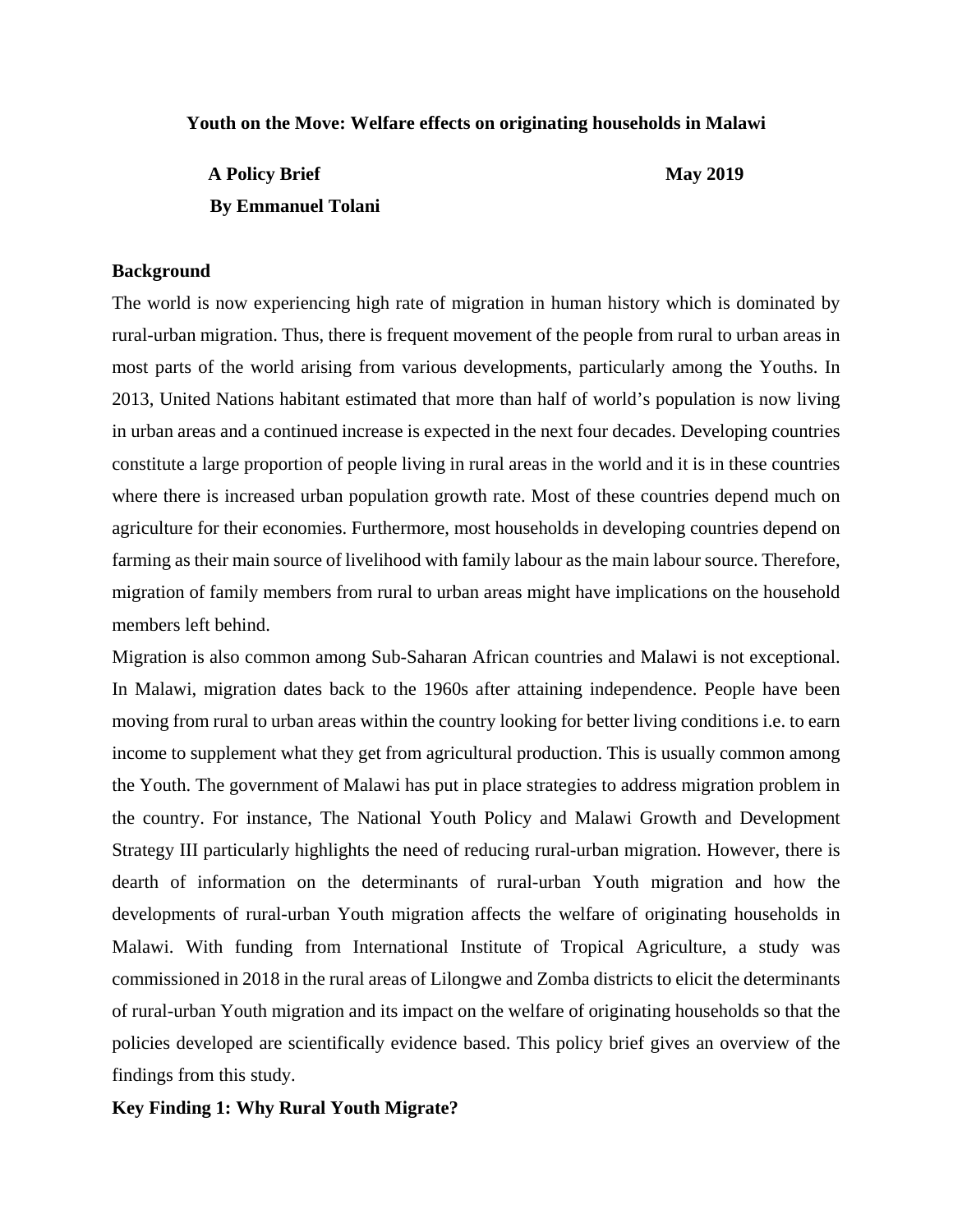We randomly sampled out 651 households which were categorised into two groups. Thus, 263 households had at least one Youth household member who migrated to an urban area and 388 households had no any Youth urban migrant. We found that Youth migrate from rural to urban areas due to the following factors:

## **Agricultural Shocks**

Our study found that rural households faced with agricultural shocks have higher chances of

sending their Youth household members to an urban area. These shocks include floods, droughts, prolonged dry spells, pests and diseases. Rural households depend much on agriculture as their main source of livelihood. The aforementioned agricultural shocks lead to low levels of production and as such household members including the Youth migrate to urban areas to look for other means of getting income.



**Figure 1**: Maize field affected by prolonged dry spells

## **Total Livestock Units**

Our study further found that households with productive assets such as livestock are less likely to

have Youth household members who migrated to an urban area. Livestock may be used as source of income. Unlike urban households, livestock ownership for rural households reflect wealthness and provide manure which improves soil fertility. In times of agricultural shocks when crops have failed, households with large livestock size are less vulnerable to food **Figure 2**: Cattle



insecurity which reduces the need of encouraging Youth household members to migrate to an urban area.

**Education level of the most educated household member**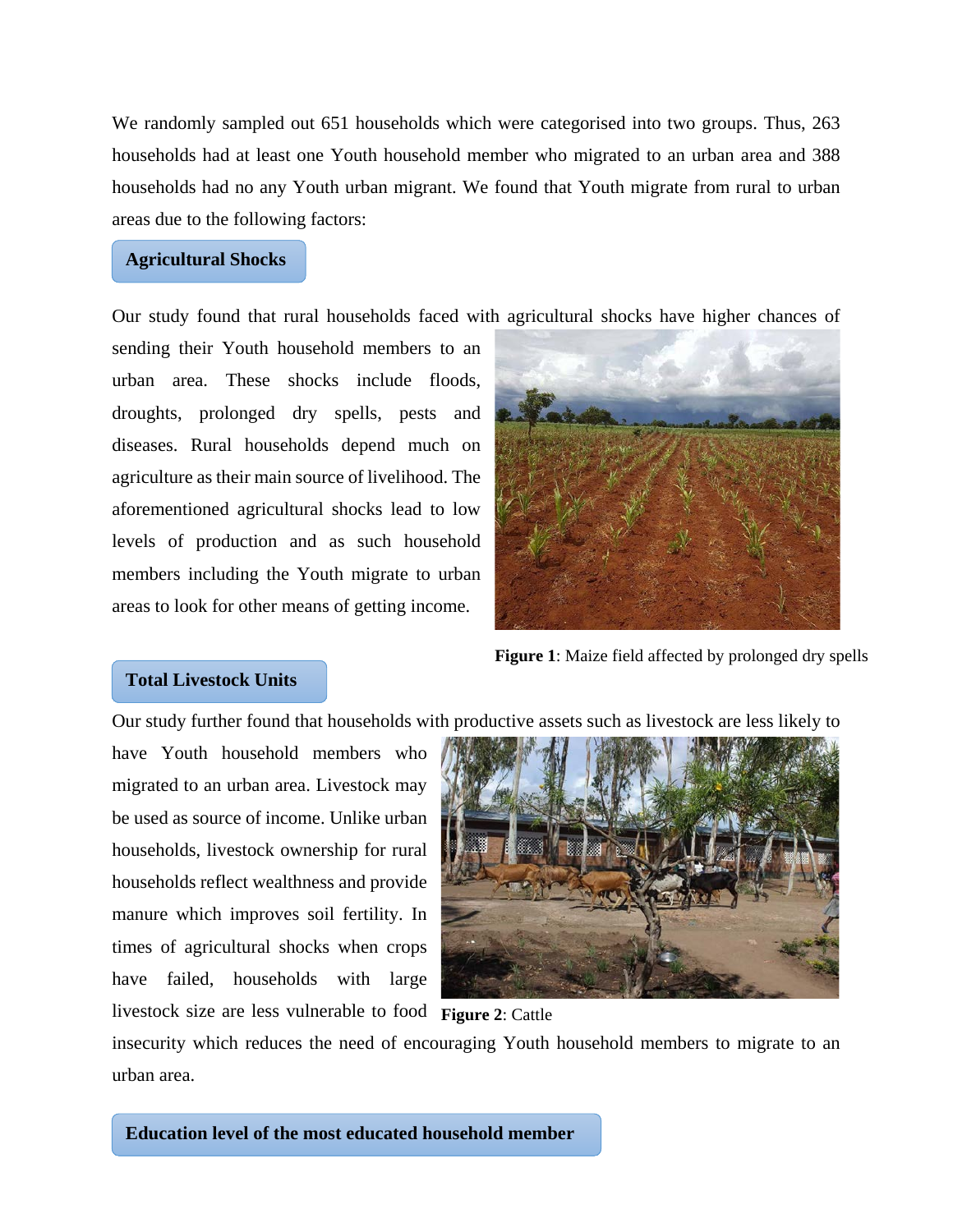It was also revealed that the higher the education level of the most educated person in the household, the more likely the household will have at least one migrant to an urban area.

## **Distance to nearest water source**

Our research also found that increasing the time it takes to reach the nearest water source, increases

the probability of having an urban youth migrant. Closer distance to nearest water source increases on-farm productivity which subsequently increases household income. This reduces the need of diversifying income through ways such as migrating to urban areas.



**Figure 3**: A woman fetching water

#### **Presence of other household members living in an urban area**

We also found that the presence of other household members staying in an urban area strongly influences the propensity of Youth migration among rural households. This is not surprising considering the crucial role that social networks play among Youths. Thus, friends and relatives staying in an urban area provide connections (direct or indirect) to their rural friends by assisting them in various ways such as securing jobs and providing accommodation.

### **Location**

Our findings also showed that households located in Zomba rural were more likely to have a Youth household member who migrated to an urban area than households in Lilongwe rural. Zomba is one of the districts that is usually affected by a number of natural disasters such as floods and prolonged dry spells hence justifying these results.

## **Age of household head**

The likelihood that at least one Youth migrates from their rural family to an urban area increases at a decreasing rate with the age of the head of their household. This confirms the need of assistance that old household heads require from the energetic household members, in this case the Youth.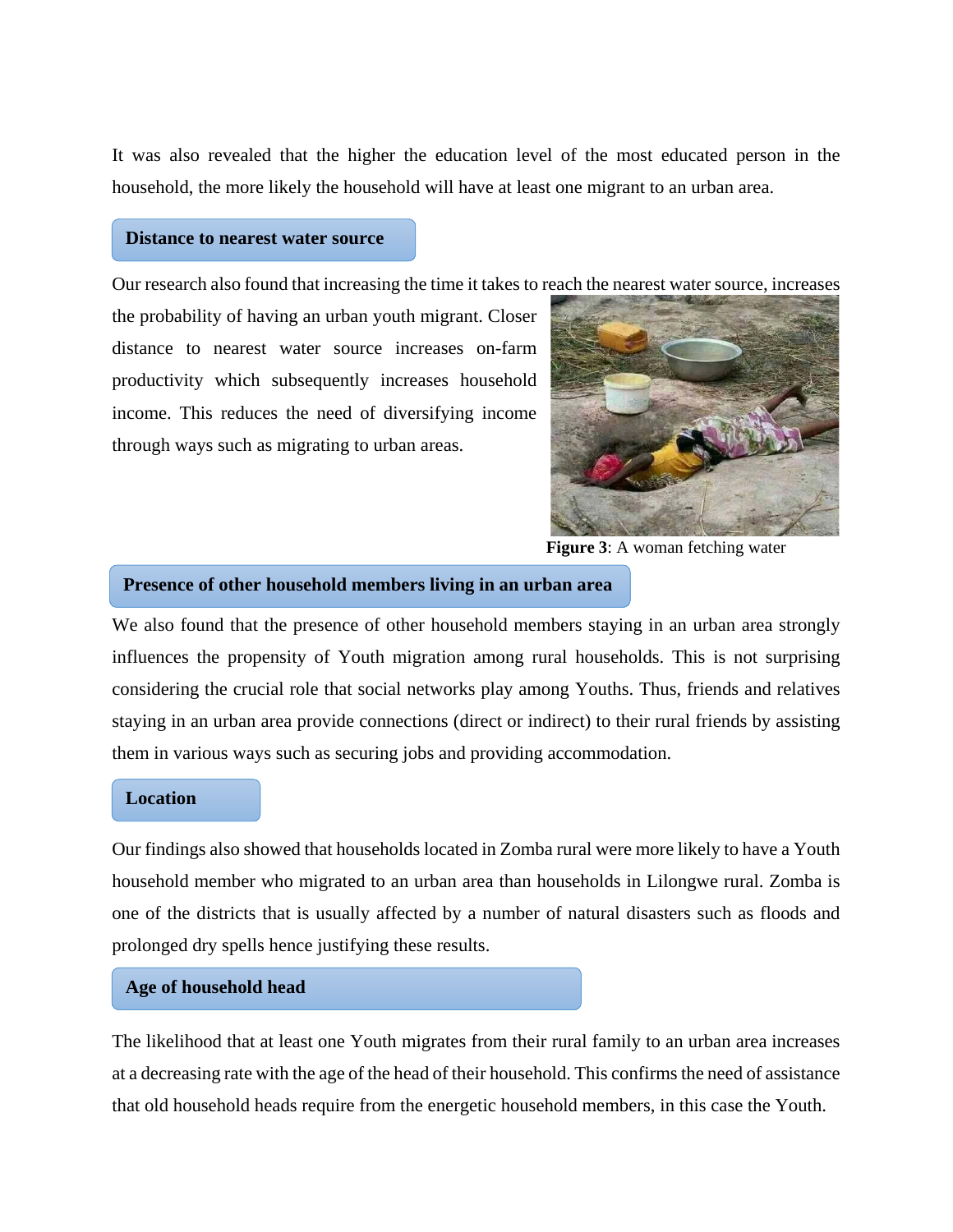## **Indebtedness**

We further found that most rural households in debt send their Youth household members out with the expectation of paying back the outstanding debts using remittances.

# **Key finding 2: Welfare implications of rural-urban Youth migration on originating households**

Aside from assessing the determinants of rural-urban Youth migration, our research also investigated its impact on the welfare of originating households. Household welfare was looked at in two perspectives which are Maize yield and Poverty status. Maize yield was computed as the amount of Maize harvested per hectare (Kg/ha). Poverty status was determined using poverty head count ratio where total per capita expenditure was used. A household was considered to be poor if their total per capita daily expenditure was less than USD1.9 which is an internationally recognized standard measure of poverty set by world bank.

It was found that households with urban Youth migrant were producing less amount of Maize per hectare (almost 13 bags of 50 Kg) compared to their non-urban Youth migrant counterpart. This can be attributed to the fact that migration of Youth household members was leading to loss of labour for agricultural production which was not compensated by hired labour using the remittances received. No significant differences were observed between the two household categories on poverty status.

## **Conclusion and Policy Implications**

The more unexpected crop losses a household suffered due to agricultural shocks, the more likely at least one Youth will have out-migrated. On the other hand, possession of productive assets by rural households seems to help them to be resilient to various shocks. We also found that households possessing more productive assets, such as livestock, were less likely to have a Youth out-migrant. These findings suggest that programmes that encourage productive asset accumulation such as livestock production, for example, might have the good side-effect of reducing outmigration. While the effects of such programmes on rural-urban Youth migration remain to be tested, they may be most effective when targeted to locations prone to natural disasters such as prolonged dry spells or other shocks that impedes crop production.

Failure of migrants to remit enough to compensate for productive family labour lost due to their migration is an indication of low wages received by most of these urban migrants. Our study is also calling for more and better employment opportunities such as revising the minimum wage